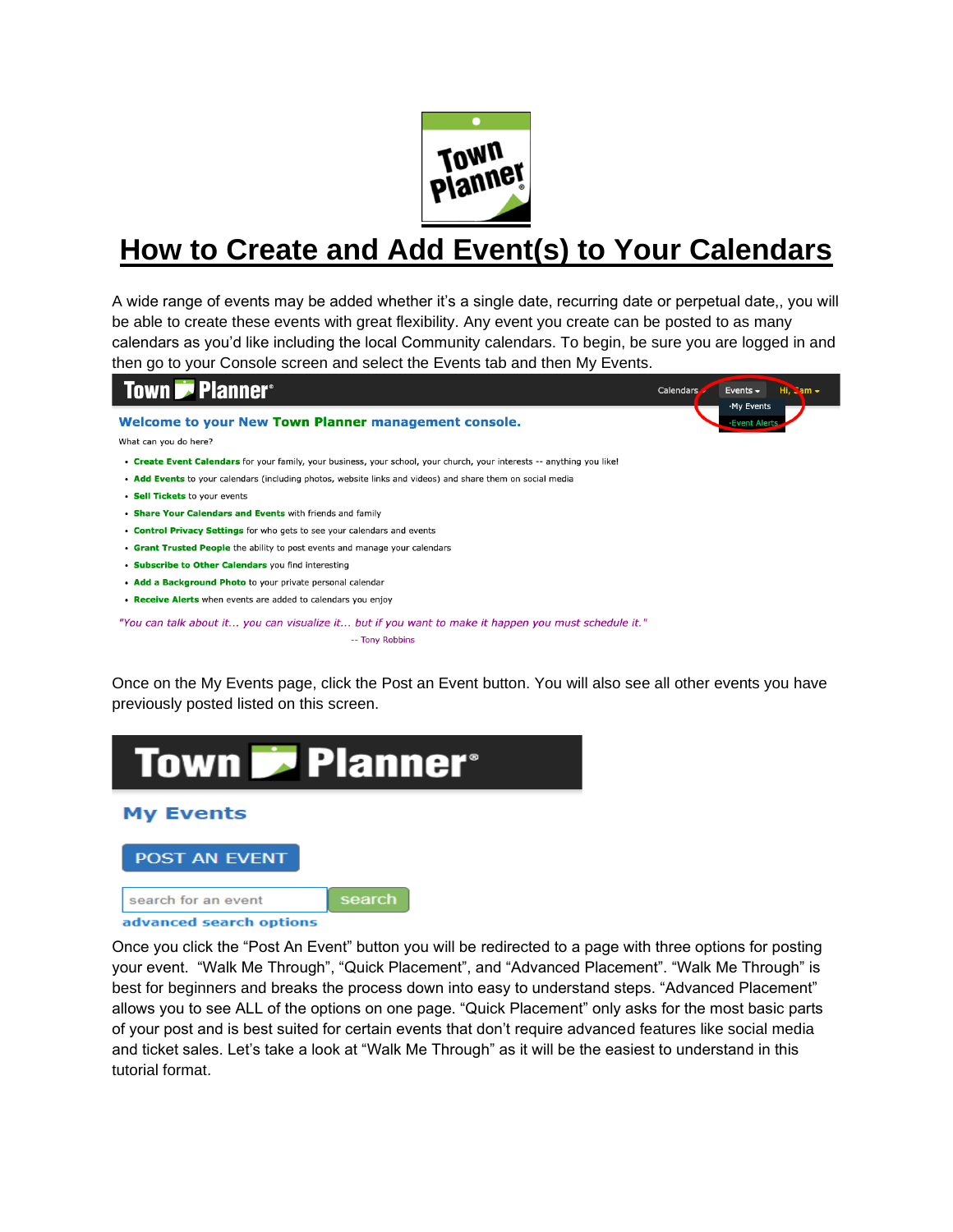# **7** Planner<sup>®</sup>

## **Create an Event**

Towns+ allows you to create events with as much or as little detail as you need! To get started, choose the option that works best for you.

| <b>Walk Me Through</b> | <b>Quick Placement</b> | Advanced Placement |
|------------------------|------------------------|--------------------|
|                        |                        |                    |

When you click on "Walk Me Through", you will get an option of a "Single Day Event" and a "Multi-Day or Repeating Event". Complete the date event in the required format or use the calendar selector tool. "Single Day Events" can also repeat each year on the same date by checking the box under the date field. These events are referred to as "perpetual" events.

On Which Date and Time Does Your Event Occur?

| Single-Day Event |  |
|------------------|--|
|------------------|--|

(Examples: birthdays, anniversaries, parties, graduations, any other event that begins and ends on a single day)

date (MM/DD/YYYY) \*required

 $\Box$  Does this event repeat on the same date every year (like a birthday or anniversary)?

The "Multi-Day or Repeating Event" is for an extended period of time (vacations, festivals, theater performances) or regularly occurring events (Monday work meetings, Sunday worship services, etc.). that repeat throughout the year. You will need to enter the start and end dates of your event sequence. Once you have picked your dates, you can choose "Every day between the start date and end date" or whatever pattern fits best.

| Multi-Day or Repeating Event                                                                                                                                             |  |  |  |  |  |  |  |
|--------------------------------------------------------------------------------------------------------------------------------------------------------------------------|--|--|--|--|--|--|--|
| (Examples: festivals, worship services, theater performances, town hall meetings, any other event that occurs over multiple days or<br>at regularly scheduled intervals) |  |  |  |  |  |  |  |
| and ends on date (MM/DD/YYYY)<br>Event starts on<br>date (MM/DD/YYYY)                                                                                                    |  |  |  |  |  |  |  |
| and repeats:                                                                                                                                                             |  |  |  |  |  |  |  |
| Every day between the start date and end date                                                                                                                            |  |  |  |  |  |  |  |
| $\bigcirc$ On the choose $\vee$ of each month                                                                                                                            |  |  |  |  |  |  |  |
| On choose<br>of choose<br>month(s)<br>choose<br>$\checkmark$<br>$\checkmark$                                                                                             |  |  |  |  |  |  |  |

The next option allows you to choose one particular day of the month that your event occurs on such as a monthly meeting. If you click on the box that says "Choose" a date selector will appear. The last option allows you to choose a more specific pattern of recurring dates. The first "choose" box allows you to pick the specific week(s) of the month. For example, you can choose every week or the 1st, 3rd and 5th week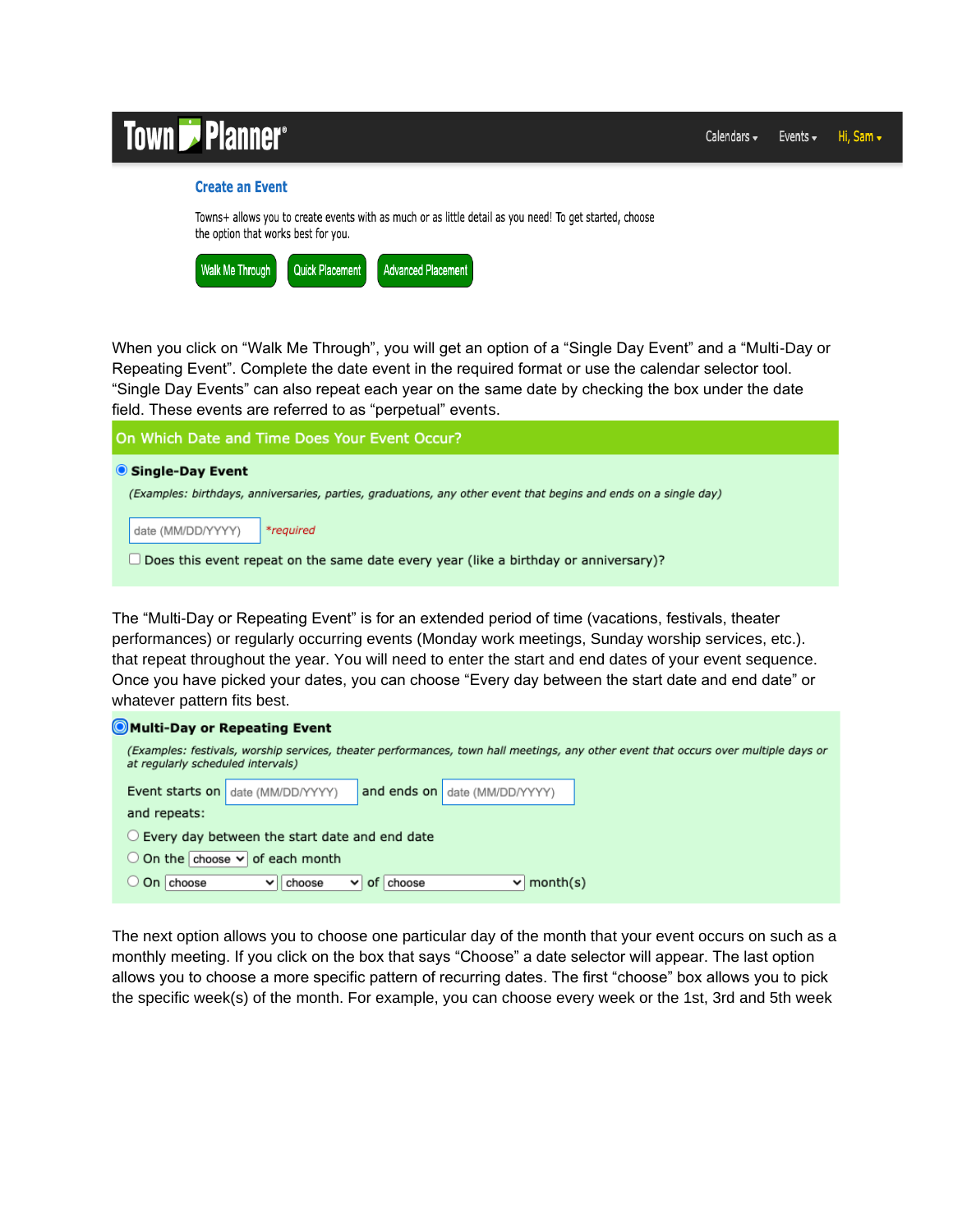of the month, for example. Next to this is the day of the week your event takes place. Lastly the third option is choosing which month(s) it occurs. For example, every month or only even or odd months.

| choose                                                                                                            | $\vee$ choose                                                              | $\vee$ choose                                                  | able to add Start and<br>End times. After all the |
|-------------------------------------------------------------------------------------------------------------------|----------------------------------------------------------------------------|----------------------------------------------------------------|---------------------------------------------------|
| every<br>every other<br>second and fourth<br>first, third and fifth<br>first<br>second<br>third<br>fourth<br>last | Monday<br>Tuesday<br>Wednesday<br>Thursday<br>Friday<br>Saturday<br>Sunday | every<br>even (feb, apr, jun, etc)<br>odd (jan, mar, may, etc) | information is entered,<br>click Next.            |

Once you have completed the type of event you would like..ie Single-Day or Multi-Day event, you will be

# **Start and End Times**



The next page will ask you to describe your event. This information includes "Title" which only allows a set number of characters. It is a required field and must be completed in order to proceed. The next field is the description which can be expanded by dragging down the corner of the field.The next option is the category. This is also a required field. Here you have a wide variety of things your event can be listed under such as a celebration, networking event, military, meeting, recycling, school, shopping, or special interest to name a few. The last field to complete is Keywords. These will come in handy if you later wish to search for your event and for social media purposes. The best way to do this is to list the keyword one by one separated by a comma. After all the information is listed, click the green Next button.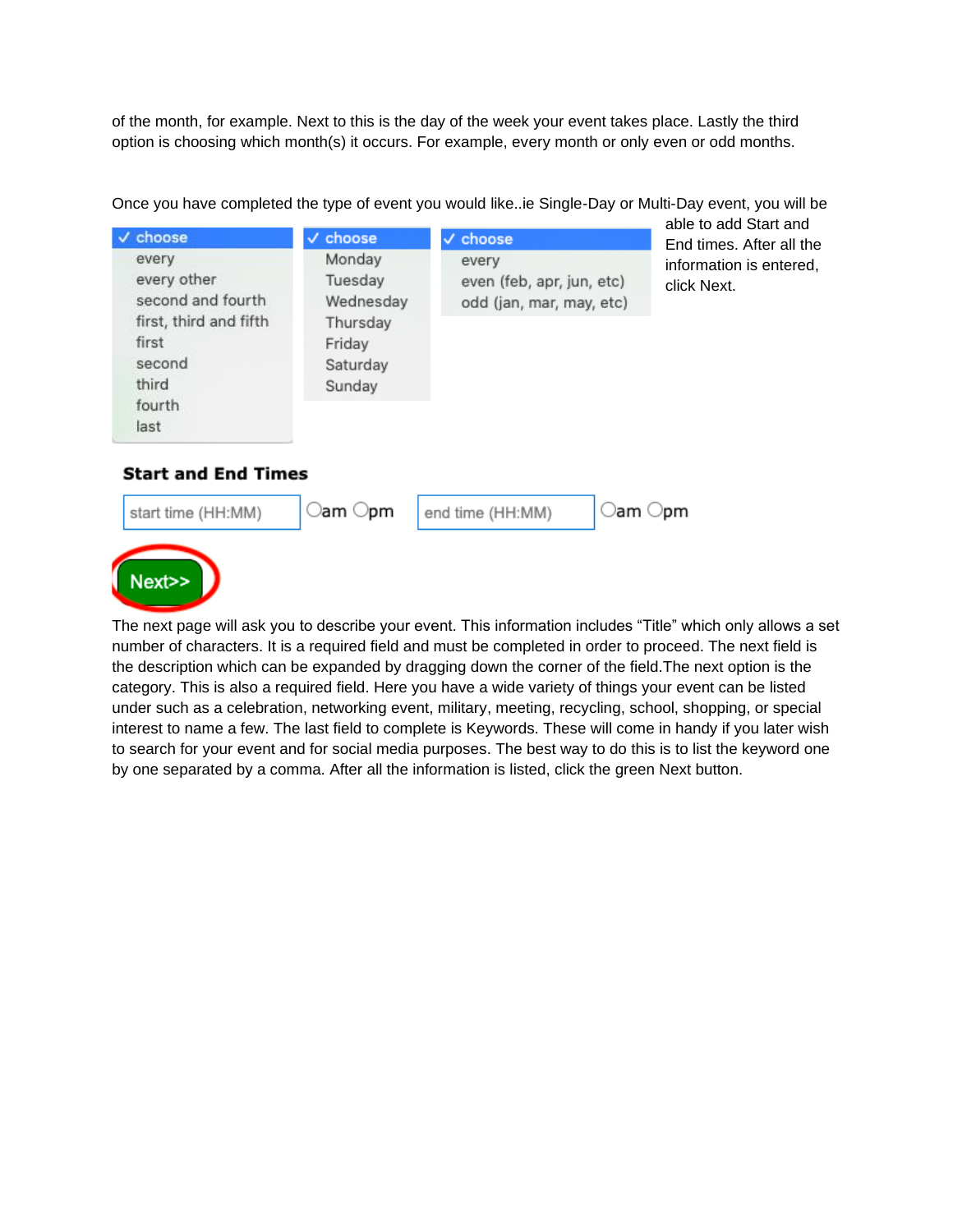| <b>Town Planner</b>                                                                                                                                                                                                                         |  |  |  |  |  |
|---------------------------------------------------------------------------------------------------------------------------------------------------------------------------------------------------------------------------------------------|--|--|--|--|--|
| <b>Create an Event</b><br>Towns+ allows you to create events with as much or as little detail as you need! To get started, choose<br>the option that works best for you.<br>Quick Placement<br><b>Advanced Placement</b><br>Walk Me Through |  |  |  |  |  |
| Please provide some important information about your event                                                                                                                                                                                  |  |  |  |  |  |
| <b>Title</b><br>title<br>*reauired<br>details (a longer, more detailed<br>description<br><b>Description</b>                                                                                                                                 |  |  |  |  |  |
| Category<br>$\blacktriangleright$ *required<br>category                                                                                                                                                                                     |  |  |  |  |  |
| <b>Keywords</b><br>keywords<br>Next>><br>< <prev< td=""></prev<>                                                                                                                                                                            |  |  |  |  |  |

After you click "Next", you will be brought to the event image upload step. Upload an image you would like to appear in your event when it is viewed. Ensure that the photo is a gif, jpeg, or png image or it will not correctly upload. Once you have picked your image click "Next". A good photo will help bring your event to life!

| <b>Town D</b> Planner <sup>®</sup>                                                                                                             |
|------------------------------------------------------------------------------------------------------------------------------------------------|
| <b>Create an Event</b>                                                                                                                         |
| Towns+ allows you to create events with as much or as little detail as you need! To get started, choose<br>the option that works best for you. |
| <b>Advanced Placement</b><br>Walk Me Through<br>Quick Placement                                                                                |
| <b>Event Image</b>                                                                                                                             |
| Choose File No file chosen                                                                                                                     |
| Next>><br>< <prev< td=""></prev<>                                                                                                              |

After the image upload section, you will be brought to the section where you can add your event to as many calendars to which you have posting permissions. "What Calendars Should Your Events Appear In?" It is under "Place in my Personal Calendars" where you will be able to pick which Calendar for your event to be placed in. Below that you will be able to upload that same event to other calendars you belong to that will be under "Other Calendars I Belong To". Next you will see "Calendars I've Subscribed To". Here you can request to post your event to other calendars you are subscribed to. Remember, if you have posting privileges you will be able to do this. If not, you will be subjected to review before your event can be published. Lastly, you can put your event in your Local Community Calendars This will be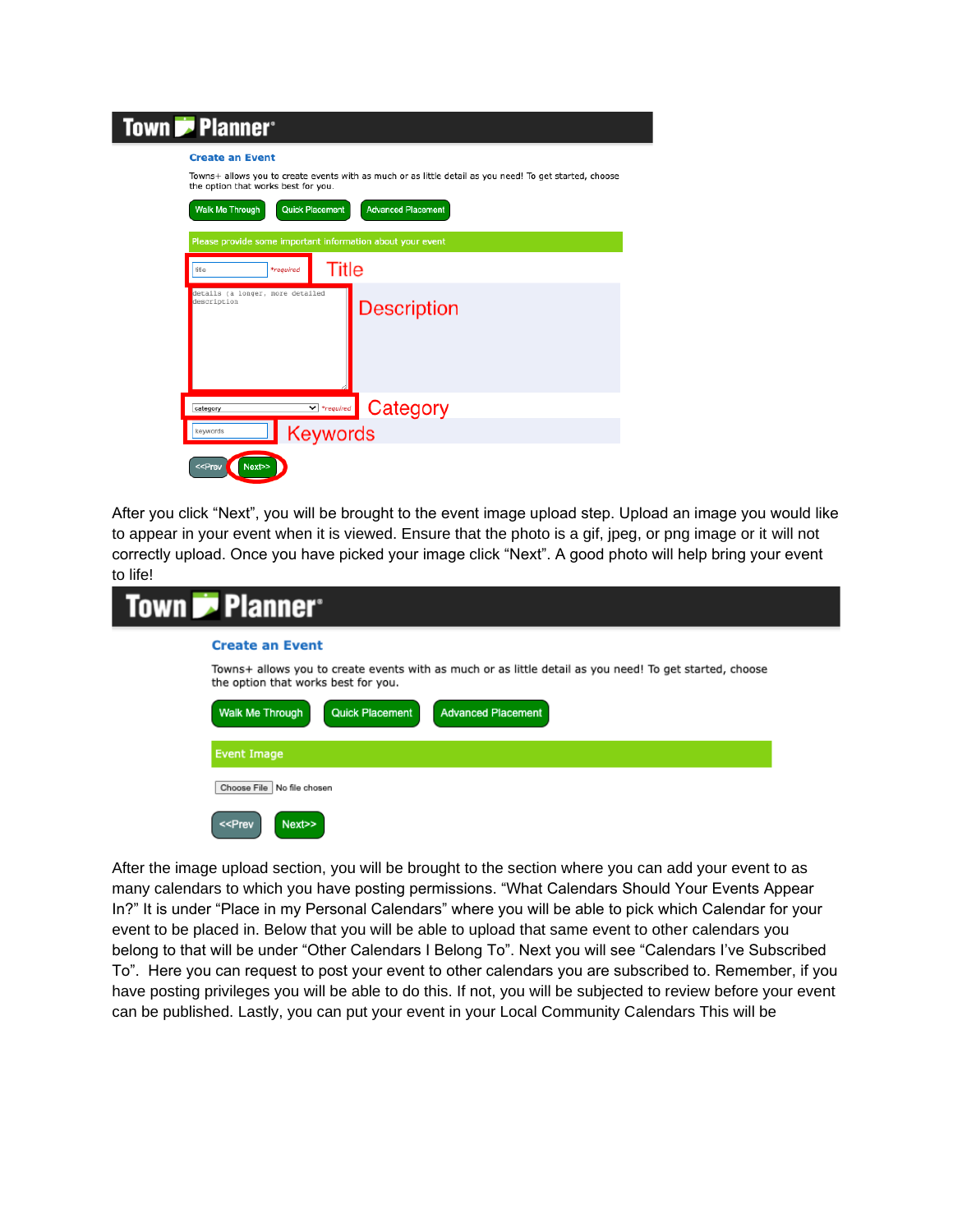determined by the proximity to your primary zip code you originally selected in your account profile..



After you hit "Next" you will be redirected to the "Social Media" page. This is where you may add your social media links including your personal website, Twitter, Instagram, Facebook, LinkedIn or YouTube channel. These are not required fields. Once you have added your various social media links click "Next".

| <b>Town Replant Planner</b>                                                                                                                    |  |  |  |  |  |  |
|------------------------------------------------------------------------------------------------------------------------------------------------|--|--|--|--|--|--|
| <b>Create an Event</b>                                                                                                                         |  |  |  |  |  |  |
| Towns+ allows you to create events with as much or as little detail as you need! To get started, choose the<br>option that works best for you. |  |  |  |  |  |  |
| Walk Me Through<br><b>Advanced Placement</b><br><b>Quick Placement</b>                                                                         |  |  |  |  |  |  |
| Social Media                                                                                                                                   |  |  |  |  |  |  |
| Gain increased visibility and traffic for your event and organization by adding your other social media links here.                            |  |  |  |  |  |  |
| vouTube/video<br>website<br>website 2<br>facebook<br>twitter                                                                                   |  |  |  |  |  |  |
| linkedIn<br>instagram                                                                                                                          |  |  |  |  |  |  |
| Next>><br>$<<$ Prev                                                                                                                            |  |  |  |  |  |  |

The next page will be "What Business or Organization is Hosting this Event?" If you represent a business or organization, you can create a profile to tell the world more about! This profile will appear in our online directory and will be listed with your event. To create a profile, go to Profiles -> Business/Organization Info. You can refer to the How to Create an Account for more information. But if you have a Business/Organization, you will be given the option to select it. After you have made your selection proceed and hit "Next".

| What Business or Organization is Hosting this Event?                                                                                                                                                                                                                            |
|---------------------------------------------------------------------------------------------------------------------------------------------------------------------------------------------------------------------------------------------------------------------------------|
| Did you know? If you represent a business or organization, you can create a profile to tell the world more about it! This profile will appear in our online directory and will be listed with your<br>event. To create a profile, go to Profiles -> Business/Organization Info. |
| $\le$ Prev<br>Next>>                                                                                                                                                                                                                                                            |

The next page is an address page. Here you can list the venue for your event. If you include the street address, city, state and zip code your event post will include a Google map. When you have entered the